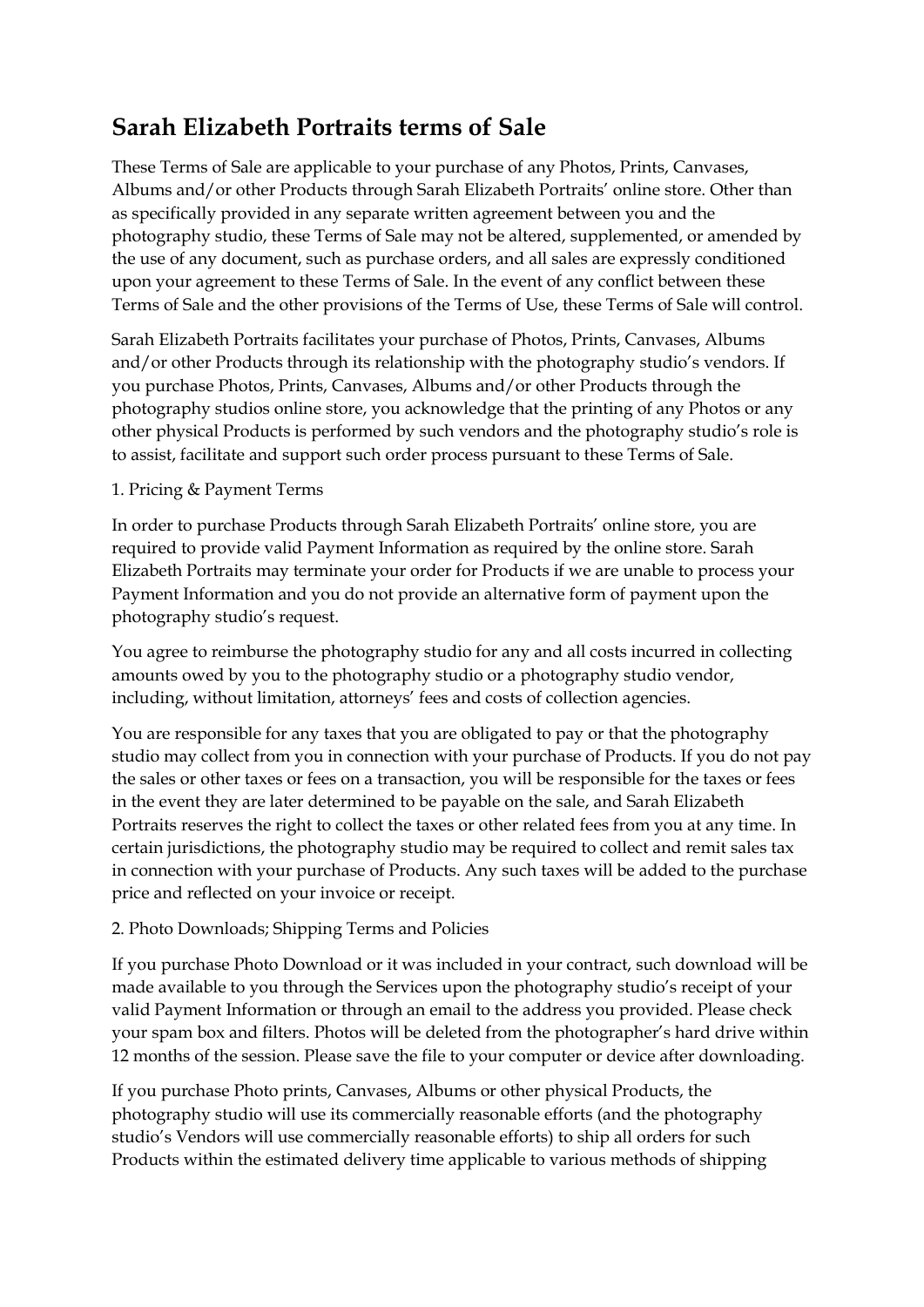available at the time you place your order. Sarah Elizabeth Portraits is not responsible for any delays in shipping.

Sarah Elizabeth Portraits or Sarah Elizabeth Portraits' Vendors reserve the right to substitute another carrier of equal or lesser cost to deliver your order at our discretion. All shipping charges are your responsibility. Shipping charges will be included in your shopping cart and can be viewed on a summary screen prior to finalizing your order. The shipping charge shown during the checkout process is subject to verification and to correction or change without notice. If the actual shipping charge is more than the amount shown in your shopping cart, the photography studio will contact you with the correct shipping costs before processing your order, and you will have an opportunity to cancel your order.

## 3. Return Policy

Sarah Elizabeth Portraits offers a non-refundable service, due to the nature of the products being delivered. In the case of faulty goods a replacement will be sent out, and this must be brought to Sarah Elizabeth Portraits' attention within 5 days of receiving goods.

To request a replacement for any Product, please contact Sarah Elizabeth Portraits at seportraits@gmail.com. Please do not contact your credit card company to dispute a charge before contacting Sarah Elizabeth Portraits.

## 4. Product Availability and Pricing

Sarah Elizabeth Portraits or Sarah Elizabeth Portraits' Vendors may revise or discontinue Product options at any time without prior notice, and Products may be come unavailable even after an order is placed. All prices are subject to change without notice.

## 5. Product Descriptions, Pricing & Errors

Sarah Elizabeth Portraits strives to maintain accurate information in the online store and to eliminate any errors. However, we do not warrant that Product descriptions, Photos, Prints, Canvases, Albums and/or other Product pricing or other photography studio Materials are accurate, complete, reliable, current, or error-free. In addition, all weights and size dimensions are approximate. While we make reasonable efforts to accurately display all details of our Product offerings, including the applicable colour and/or brightness, please note that the actual colour and/or brightness you will see for a Photo depends on the settings of your computer screen and we cannot guarantee that your computer will accurately display all Photo colours.

The photography studio or the photography studio's Vendor reserves the right to format, manipulate or otherwise modify Photos as may be required to satisfy a particular order. If a Product offered by the photography studio is not as described or pictured, your sole remedy is to return the Product in unused condition for a refund within thirty (30) days of receipt.

In the event of an error, whether contained in the Services, in an order confirmation, in processing and order or otherwise, Sarah Elizabeth Portraits reserves the right to correct such error and charge the correct price or cancel the order, and your sole remedy in the event of such error is to cancel your order.

#### 6. DIGITAL IMAGE LICENSING